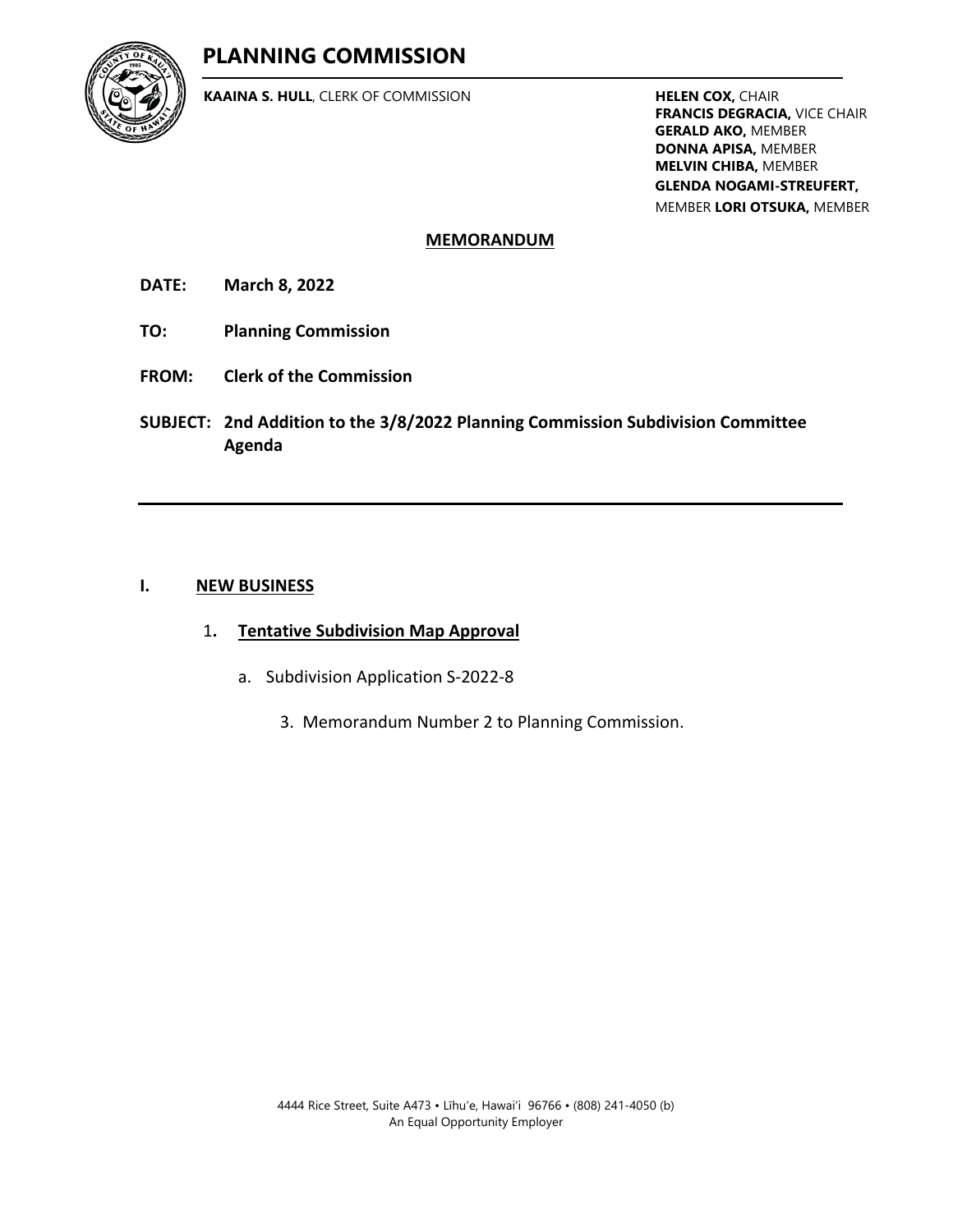

DEREK S.K. KAWAKAMf, MAYOR MICHAELA. DAHIL1G, MANAGING DIRECTOR

# MEMORANDUM N0. 2 TO PLANNING COMMISSION

RE: Subdivision Application No. S-2022-8 Kukui'ula Parcel X, Phase 2 Subdivision

Applicant: BBCP Kukui'ula Parcel X, LLC. Et. Al.

**ADDITIONAL FINDINGS** 

Attached for the Planning Commission's reference are public testimony concerning the above referenced subdivision:

• Correspondence from Councilmember Felicia Cowden received March 7, 2022.

A. Este By

enńeth A. Estes Staff Planner

Date: 03.01.2022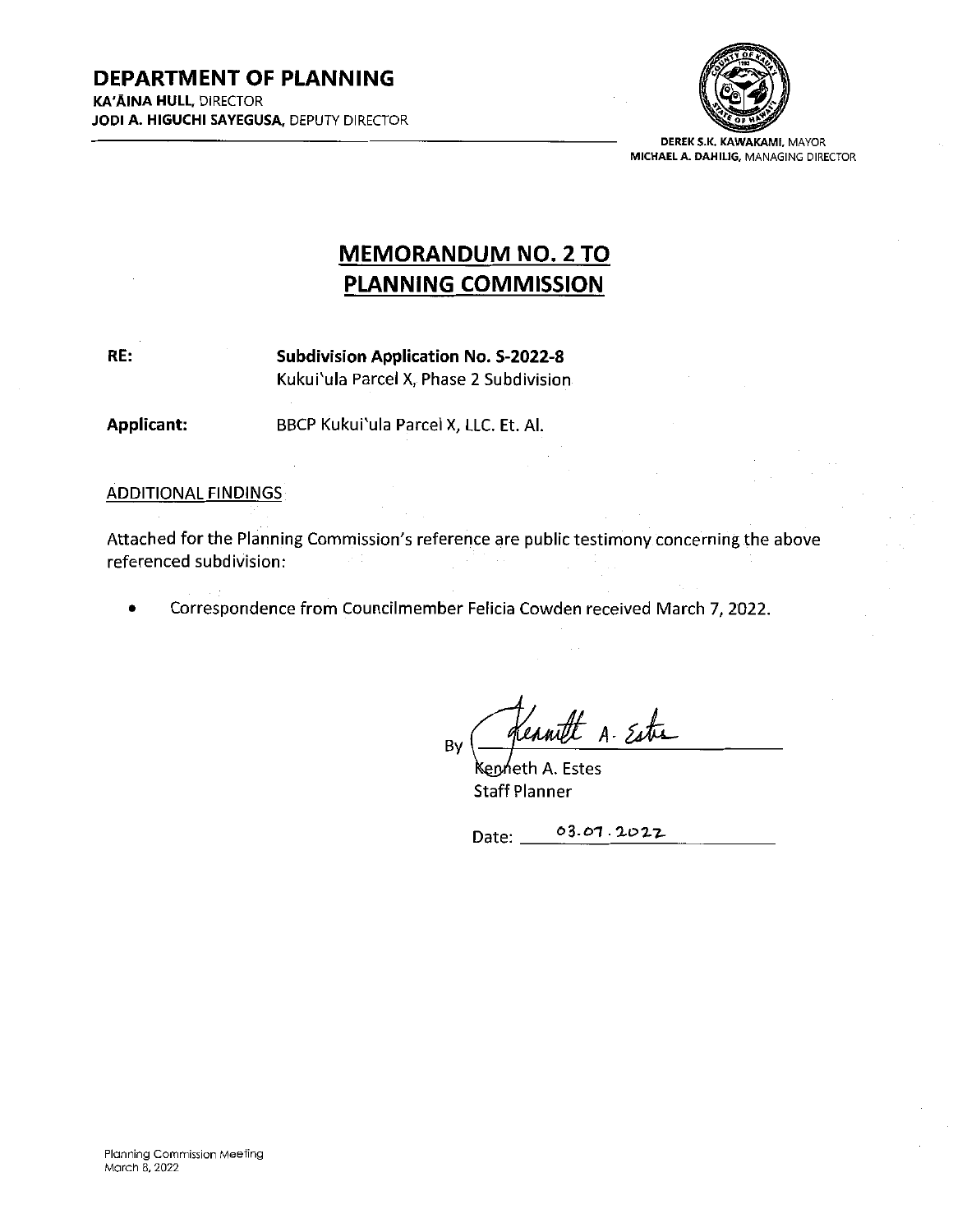From: Sent: To: Cc: Subject: Attachments: Darrellyne Caldeira Monday, March 7, 2022 12:55 PM Planning Department Felicia Cowden; Jade Tanigawa; Scott Sato; Jenelle Agas Testimony Letter to Planning Commission re Kukuiula Testimony Letter to Planning Commission re Kukuiula.pdf

Aloha Chair Ako and Members of the Planning Commission,

Attached is <sup>a</sup> testimony from Councilmember Cowden. Should you have any questions, please feel free to contact her at (808) 241-4188.

Thankyou,

Darrellyne M. Caldeira

Office of the County Clerk Council Services Division 4396 Rice Street, Suite 209 Lihu'e, Hawai'i 96766